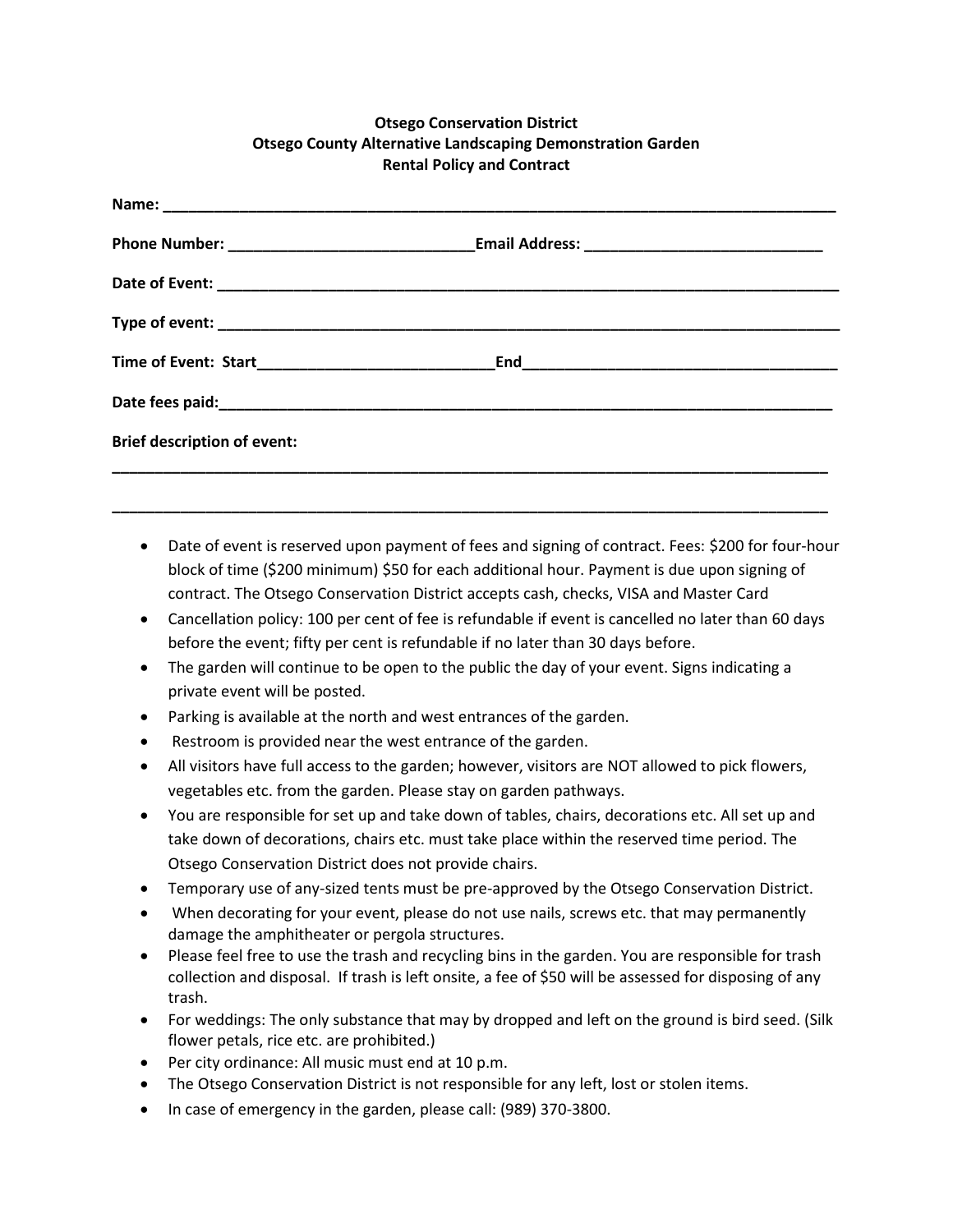The Otsego Conservation District agrees to prepare the garden for your event. However, some floral displays may be off peak or between plantings the day of your booking. We will make every effort to ensure the garden is well-tended.

*I agree to leave the Garden and amphitheater area in the same condition in which it was found. I will ensure that everything is clean and in order upon departure. I understand that if the garden and amphitheater area is not left in good condition, I will pay cleanup fees and for the cost of any damages.*

Signature

For questions and more information, please call the Otsego Conservation District, (989) 732-4021 Monday through Friday, 8 a.m.-4:30 p.m.

Please complete this contract and submit to: Otsego Conservation District 800 Livingston Blvd. Suite 4A Gaylord, MI 49735

Or e-mail: [tjans@otsegocountymi.gov](mailto:tjans@otsegocountymi.gov)